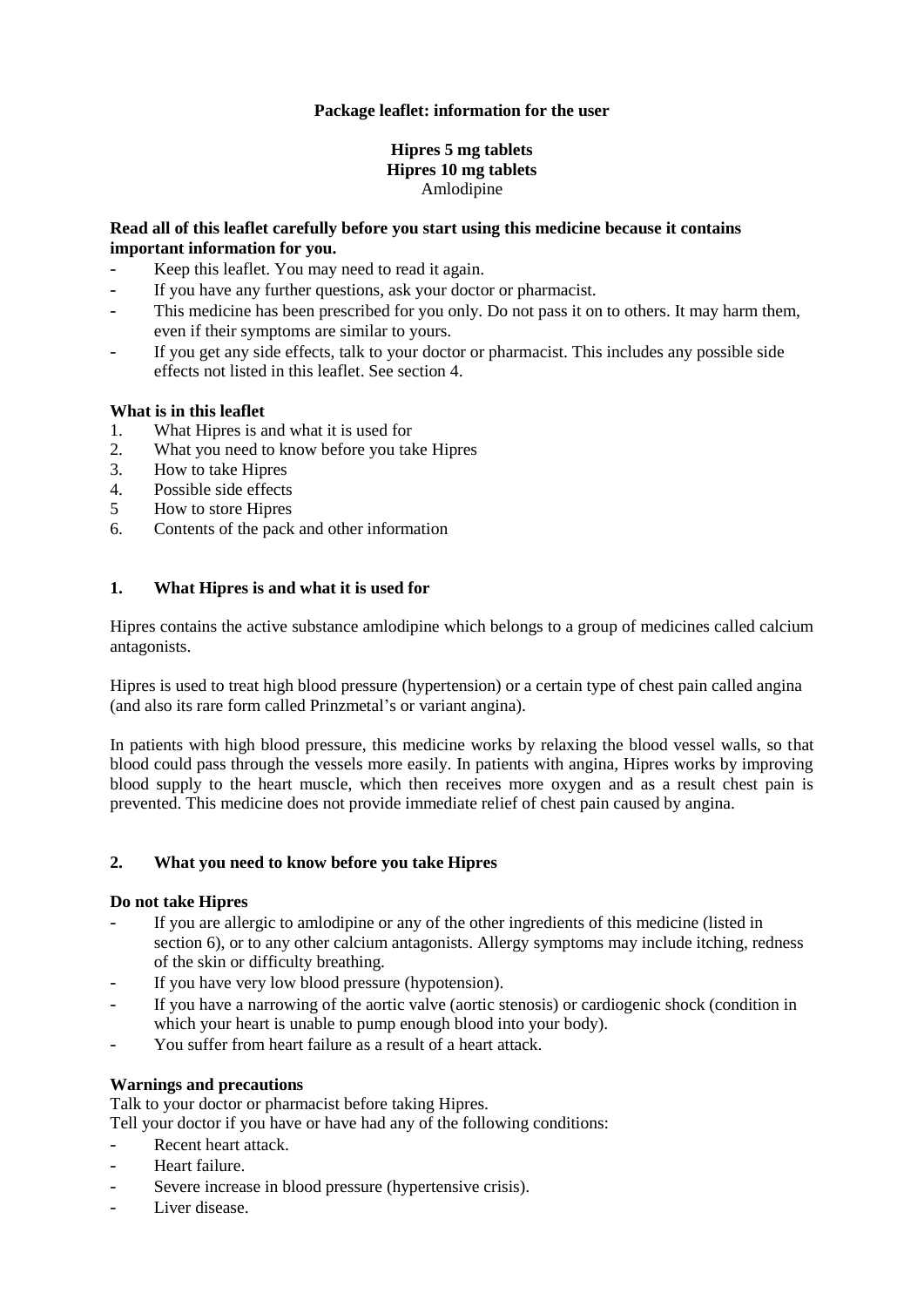You are elderly and your dose needs to be increased.

# **Children and adolescents**

Hipres has not been studied in children under 6 years of age. Hipres can only be used in children and adolescents with hypertension at the age of 6...17 (see section 3). For more information, ask your doctor.

# **Other medicines and Hipres**

Hipres may affect or be affected by other medicines, such as:

- Ketoconazole, itraconazole (anti-fungal medicines).
- Ritonavir, indinavir, nelfinavir (so-called protease inhibitors used to treat HIV).
- Rifampicin, erythromycin, clarithromycin (antibiotics, which are used to treat bacterial infections).
- St. John's Wort (*Hypericum perforatum*).
- Verapamil, diltiazem (heart medicines).
- Dantrolene (infusion for severe body temperature abnormalities).
- Tacrolimus, sirolimus, temsirolimus and everolimus (medicine suppressing the activity of the immune system).
- Simvastatin (cholesterol lowering medicine).
- Cyclosporine (immunosuppressant).

Hipres may lower your blood pressure even further if you are already taking other medicines to treat your high blood pressure.

# **Hipres with food, drink, and alcohol**

Grapefruit juice and grapefruit should not be consumed by people who are taking Hipres. This is because grapefruit and grapefruit juice can lead to an increase in the levels of the active ingredient amlodipine in the blood, which can in turn cause an unpredictable increase in the blood pressure lowering effect of Hipres.

## **Pregnancy and breast-feeding**

The safety of amlodipine in human pregnancy has not been established. Small quantities of amlodipine are known to be excreted into breast milk. If you are pregnant or breast-feeding, think you may be pregnant or are planning to have a baby, ask your doctor or pharmacist for advice before taking this medicine.

Talk to your doctor or pharmacist before using any medicine.

## **Driving and using machines**

Hipres may affect your ability to drive or use machines. If the tablets make you feel unwell, dizzy or tired, or give you a headache, do not drive or use machines, and contact your doctor immediately.

## **Hipres contains sodium**

This medicinal product contains less than 1 mmol (23 mg) sodium per tablet, ie essentially 'sodiumfree'.

# **3. How to take Hipres**

Always use this medicine exactly as your doctor has told you. Check with your doctor or pharmacist if you are not sure.

The recommended starting dose of Hipres is 5 mg once a day. The dose of Hipres may be increased to 10 mg once a day.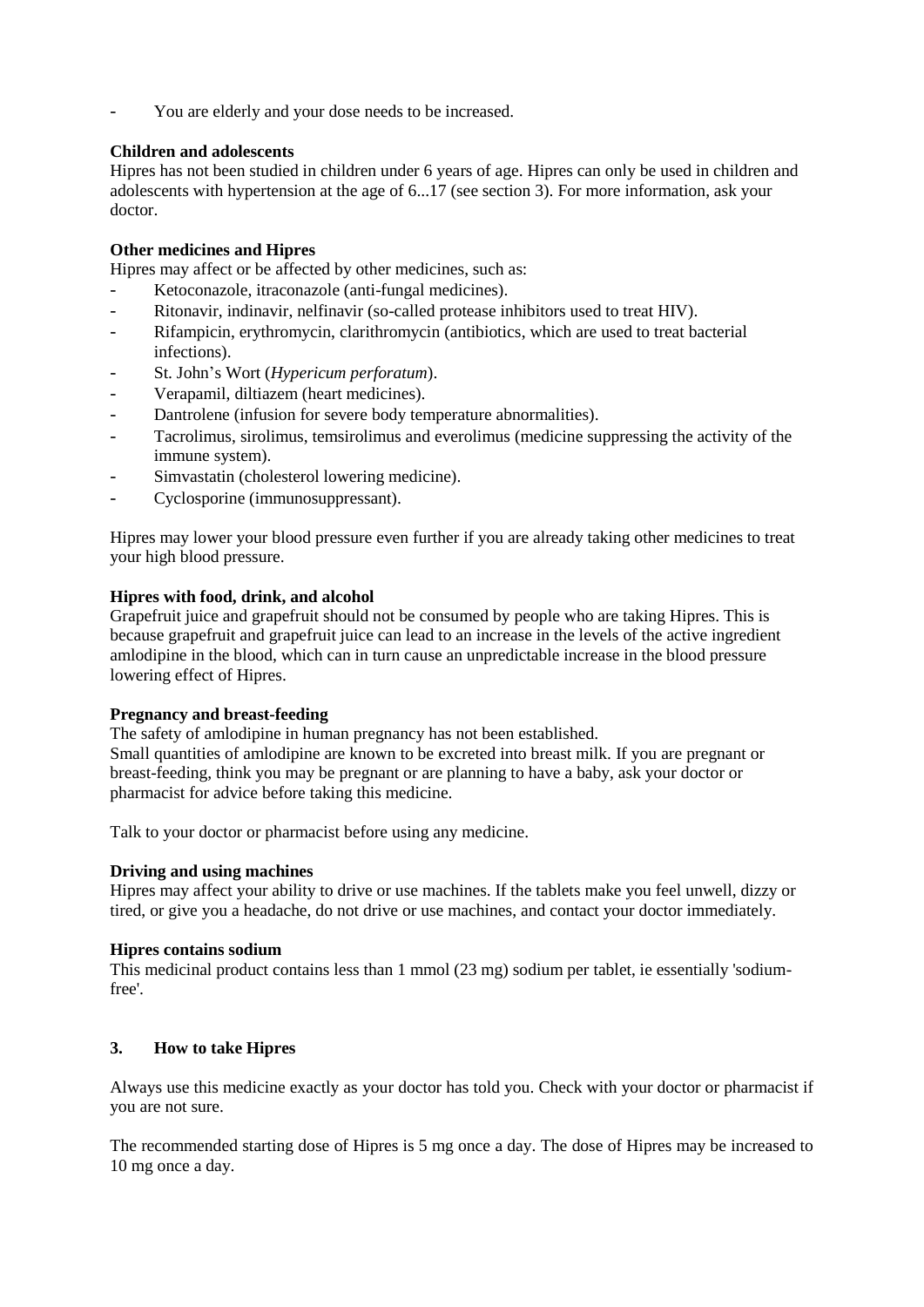This medicine may be taken before or after eating or drinking. It is recommended to take the medicine with a glass of water at the same time every day. Do not take Hipres with grapefruit juice.

### **Use in children and adolescents**

For children (ages 6...17), the recommended starting dose is 2.5 mg a day. The maximum recommended dose is 5 mg a day. The tablet can be divided into equal doses.

It is important to keep taking the tablets. You do not have to wait until your tablets are finished before seeing your doctor.

### **If you take more Hipres tablets than you should**

Taking too many tablets may cause low or even dangerously low blood pressure. You may experience dizziness, vertigo, light-headedness or feelings of faintness. Severe lowering of blood pressure may lead to shock. In such cases, your skin may feel cool and clammy., loss of consciousness may also occur. Seek immediate medical attention if you take too many Hipres tablets.

### **If you forget to take Hipres**

Do not worry. If you forget to take a tablet, skip that dose completely. Take your next dose at the right time. Do not take a double dose to make up for a forgotten dose.

### **If you stop taking Hipres**

Your doctor will tell you how long to take this medicine for. Your condition may return if you stop using the medicine before you are told to.

If you have any further questions on the use of this medicine, ask your doctor or pharmacist.

### **4. Possible side effects**

Like all medicines, this medicine can cause side effects, although not everybody gets them.

Tell your doctor **immediately** if you get any of the following very rare but severe side effects after taking this medicine:

- Sudden wheeziness, chest pain, shortness of breath or difficulty in breathing.
- Swelling of the eyelids, face or lips.
- Swelling of the tongue and throat, which may cause severe breathing difficulties;
- Severe skin reactions, including severe rash, hives, redness of the skin over the whole body, severe itching, blistering, peeling and swelling of the skin, inflammation of mucous membranes (Stevens–Johnson syndrome, toxic epidermal necrolysis) or other allergic reactions.
- Heart attack, arrhythmia.
- Pancreatitis which may cause severe abdominal and back pain accompanied with feeling very unwell.

## The following **common side effects** have been reported. If any of these causes you problems or**lasts for more than one week, contact your doctor.**

**Very common:** may affect more than 1 in 10 people

Swelling of the ankles (oedema).

**Common:** may affect up to 1 in 10 people

- Headache, dizziness, sleepiness (especially at the beginning of treatment).
- Palpitations, flushing.
- Abdominal pain, nausea.
- Changes in bowel habits, diarrhoea, constipation, indigestion.
- Tiredness, weakness.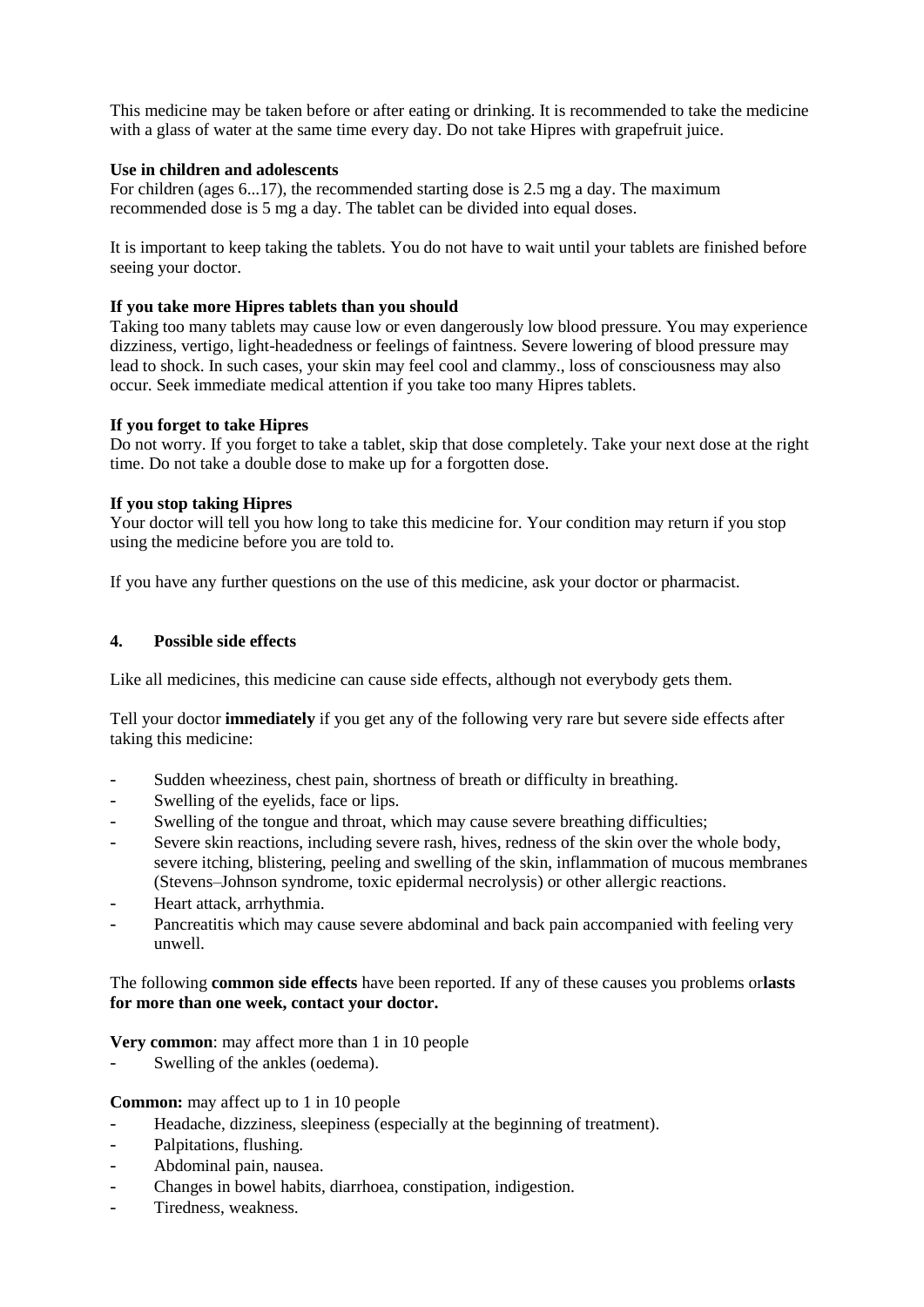- Visual disturbances, double vision.
- Muscle cramps.

Other known side effects are listed below. If any of the side effects gets serious or if you notice any side effects not listed in this leaflet, talk to your doctor or pharmacist.

**Uncommon**: may affect up to 1 in 100 people

- Mood changes, anxiety, depression, insomnia.
- Trembling, taste abnormalities, fainting, weakness.
- Numbness or tingling sensation in your limbs, loss of pain sensation.
- Ringing in the ears.
- Low blood pressure.
- Sneezing / runny nose caused by inflammation of the nasal mucous membrane (rhinitis).
- Cough.
- Dry mouth, vomiting (feeling unwell).
- Hair loss, increased sweating, itchy skin, red patches on the skin, skin discolouration.
- Difficulty passing urine, increased need to urinate at night, increased frequency of urination.
- In men: inability to obtain an erection, discomfort or enlargement of the mammary glands.
- Pain, feeling unwell.
- Joint or muscle pain, back pain.
- Weight gain or loss.

**Rare**: may affect up to 1 in 1,000 people

Confusion.

**Very rare**: may affect up to 1 in 10,000 people

- Decreased white blood cell count, decrease in blood platelets, which may result in unusual bruising or easy bleeding (red blood cell damage),
- Increased blood sugar level (hyperglycemia).
- Nerve damage, which may cause weakness, tingling or numbness;
- Swelling of the gums.
- Abdominal bloating (gastritis).
- Abnormal liver function, inflammation of the liver (hepatitis), yellowing of the skin (jaundice), increase in liver enzyme activity, which may affect some medical tests.
- Increased muscle tension.
- Inflammation of blood vessels, often accompanied with skin rash.
- Sensitivity to light.
- Disorders combining rigidity, tremor, and/or movement disorders.

**Unknown**: incidence cannot be estimated from available data

Trembling, rigidity, masklike face, slow movements and shuffling of the feet, unbalanced gait.

## **Reporting of side effects**

If you get any side effects, talk to your doctor or pharmacist. This includes any possible side effects not listed in this leaflet. You can also report side effects directly via www.ravimiamet.ee. By reporting side effects you can help provide more information on the safety of this medicine.

# **5. How to store Hipres**

Keep this medicine out of the sight and reach of children.

Do not store at a temperature higher than 30 °C, store in the original package and protect from moisture and light.